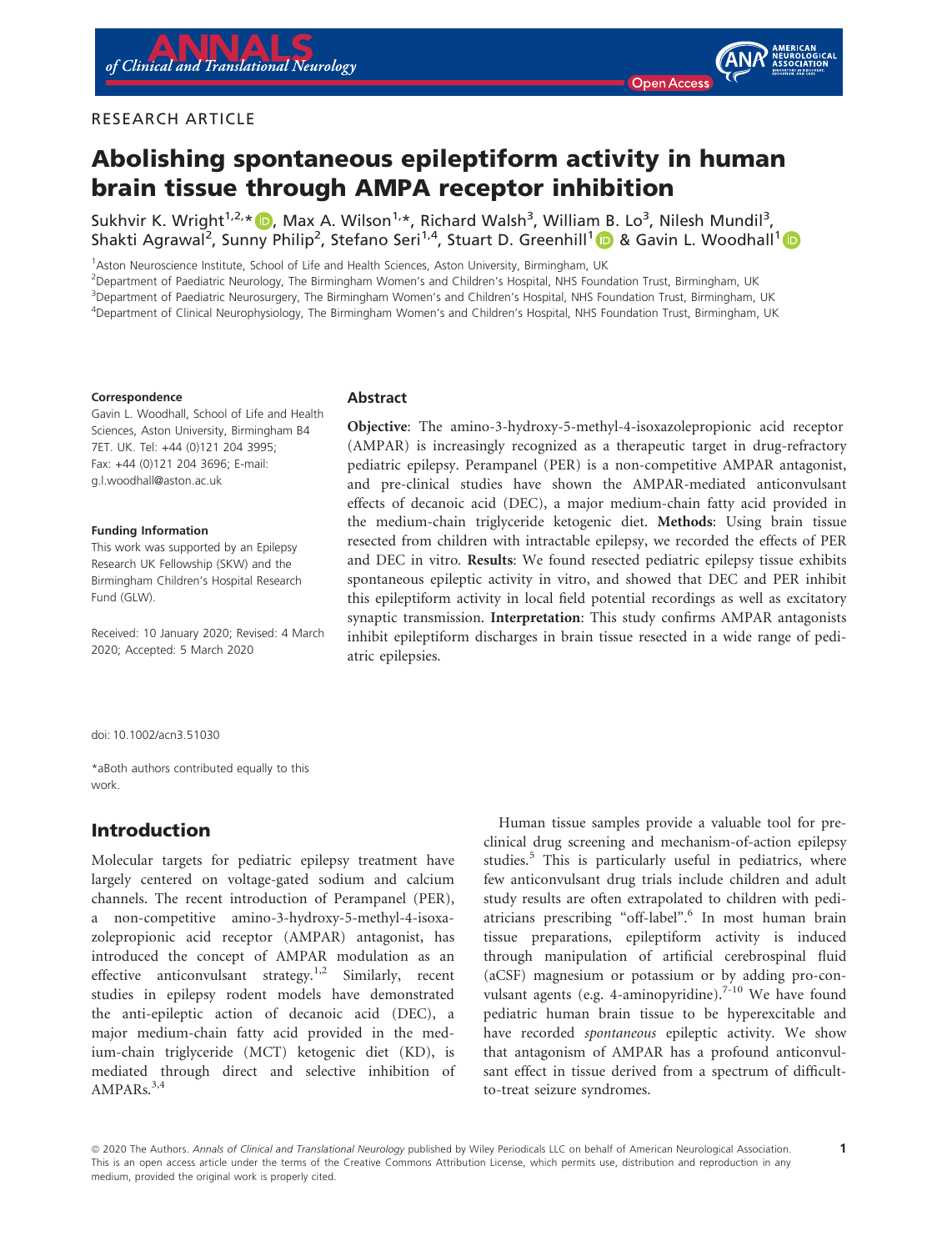## Methods

### Human tissue collection and slice preparation

Human tissue was obtained with informed consent from pediatric patients undergoing epilepsy surgery at Birmingham Children's Hospital. Ethical approval was obtained from the Black Country Local Ethics Committee (10/ H1202/23; 30 April 2010), and from Aston University's ethics committee (Project 308 cellular studies in epilepsy) and through the Research and Development Department at Birmingham Children's Hospital (IRAS ID12287). Specimens were resected intraoperatively with minimal traumatic tissue damage, and minimal use of electrocautery. For transport to the laboratory, samples were transferred immediately to ice-cold choline-based artificial cerebrospinal fluid (aCSF) standardized for use in human tissue experiments<sup>8-11</sup> containing in mmol/L: 110 choline chloride, 26 NaHCO<sub>3</sub>, 10 D-glucose, 11.6 ascorbic acid, 7 MgCl<sub>2</sub>, 3.1 sodium pyruvate, 2.5 KCl, 1.25 NaH<sub>2</sub>PO<sub>4</sub>, and 0.5 CaCl<sub>2</sub> with added 0.04 indomethacin and 0.3 uric acid for neuroprotection, and bubbled with carbogen (95%  $O_2$ ,  $5\%$  CO<sub>2</sub>). For slice storage and experiments, aCSF containing (in mmol/L): 125 NaCl, 3 KCl, 1.6 MgSO4, 1.25  $NaH<sub>2</sub>PO<sub>4</sub>$ , 26 Na $HCO<sub>3</sub>$ , 2 CaCl<sub>2</sub>, 10 Glucose, was used.

## Local field potential (LFP) recordings

About 450 µm thick brain slices were prepared and stored and recordings made as previously reported.<sup>12</sup> Epileptiform events were classified as activity displaying an amplitude fourfold greater than the root mean square baseline amplitude, providing the event count, while the time difference between these events provided the interevent interval (IEI). Statistical analysis was conducted using Prism 8. Measurements expressed as median (M), interquartile range (Q1–Q3) and min–max values.

#### Whole-cell patch-clamp (WCPC) recordings

Whole-cell recordings were made using standard techniques.<sup>13</sup> Electrodes were filled with an internal solution containing (in mmol/L): 100 CsCl, 40 HEPES, 1 Qx-314, 0.6 EGTA, 5 MgCl<sub>2</sub>, 10 TEA-Cl, 4 ATP-Na, 0.3 GTP-Na (titrated with CsOH to pH 7.25) at 290–295 mOsm for IPSCs. Also included in the electrode was 1–3 mmol/L 1 IEM 1460, which blocks ionotropic glutamate receptors from inside the cell.<sup>13</sup> For EPSCs the internal solution contained (in mmol/L): 100 Cs-gluconate, 40 HEPES, 1 Qx-314, 0.6 EGTA, 2 NaCl, 5 Mg-gluconate, 5 TEA-Cl, 10 Phospho-Creatinine, 4 ATP-Na, 0.3 GTP-Na (titrated with CsOH to pH 7.3) at 285 mOsm. The EPSCs and IPSCs were recorded as apparent inward currents at 70 mV using Axopatch 200B amplifier (Molecular Devices, San Jose, CA, USA). Signals were low-pass filtered at 5 kHz with an 8-pole Bessel filter and digitized at 10 kHz using a Digidata 1440A and pClamp software (Molecular Devices). Data were analyzed using Axograph and Prism 8. Measurements are expressed as mean median  $\pm$  SEM.

#### **Drugs**

DEC (Sigma, Dorset, UK) and PER (Eisai, Hatfield, UK) were prepared as 1 M stock using dimethyl sulfoxide.

## **Results**

#### Patient data

Brain tissue was obtained from 16 patients (F:M 9:7), median age 10.5 years (range 3–18 years). Surgical procedures included temporal resection (seven), hemispherectomy (five), occipital lobectomy (one), and frontal resection (three). One patient was on the modified KD pre-surgery (Table 1).

#### DEC reduces spontaneous epileptiform activity in paediatric epilepsy tissue in vitro

LFP recordings were assessed for spontaneous epileptiform activity (Fig. 1B) before addition of DEC at increasing concentrations (Fig. 1A). DEC significantly reduced the frequency of epileptiform events per minute compared to control conditions (control  $[M = 2.46, Q]$ - $Q3 = 1.47 - 2.84$ , min–max = 0.53–3.10;  $n = 5$  vs. 300  $\mu$ mol/L [M = 0.25, Q1–Q3 = 0.14–0.78, min– max = 0.13–0.88;  $n = 5$ ,  $P < 0.05$ ] and 1 mmol/L concentrations  $[M = 0.25, Q1-Q3 = 0.08 - 0.45, min$ max = 0.02–0.62;  $n = 5$ ,  $P < 0.05$ ]; Friedman test with Dunn's post-test; Fig. 1C). The IEI of epileptic activity increased significantly with all concentrations of DEC (Control  $[M = 3.18 \text{ sec}, Q1-Q3 = 0.75-7.33 \text{ sec}; n = 5]$ vs. 100  $\mu$ mol/L [M = 6.76 sec, Q1–Q3 = 2.87–16.40 sec;  $n = 5$ ,  $P < 0.005$ ], 300  $\mu$ mol/L [M = 12.12 sec, Q1–  $Q3 = 5.44 - 26.01$  sec;  $n = 5$ ,  $P < 0.005$  and 1 mmol/L  $[M = 26.11 \text{ sec}, \qquad Q1 - Q3 = 8.29 - 51.27 \text{ sec}; \qquad n = 5,$  $P < 0.005$ ; Kruskal–Wallis with Dunn's post-test; Fig. 1D).

## DEC inhibits excitatory but not inhibitory postsynaptic currents

The effects of DEC on synaptic activity were investigated using the WCPC technique to assess spontaneous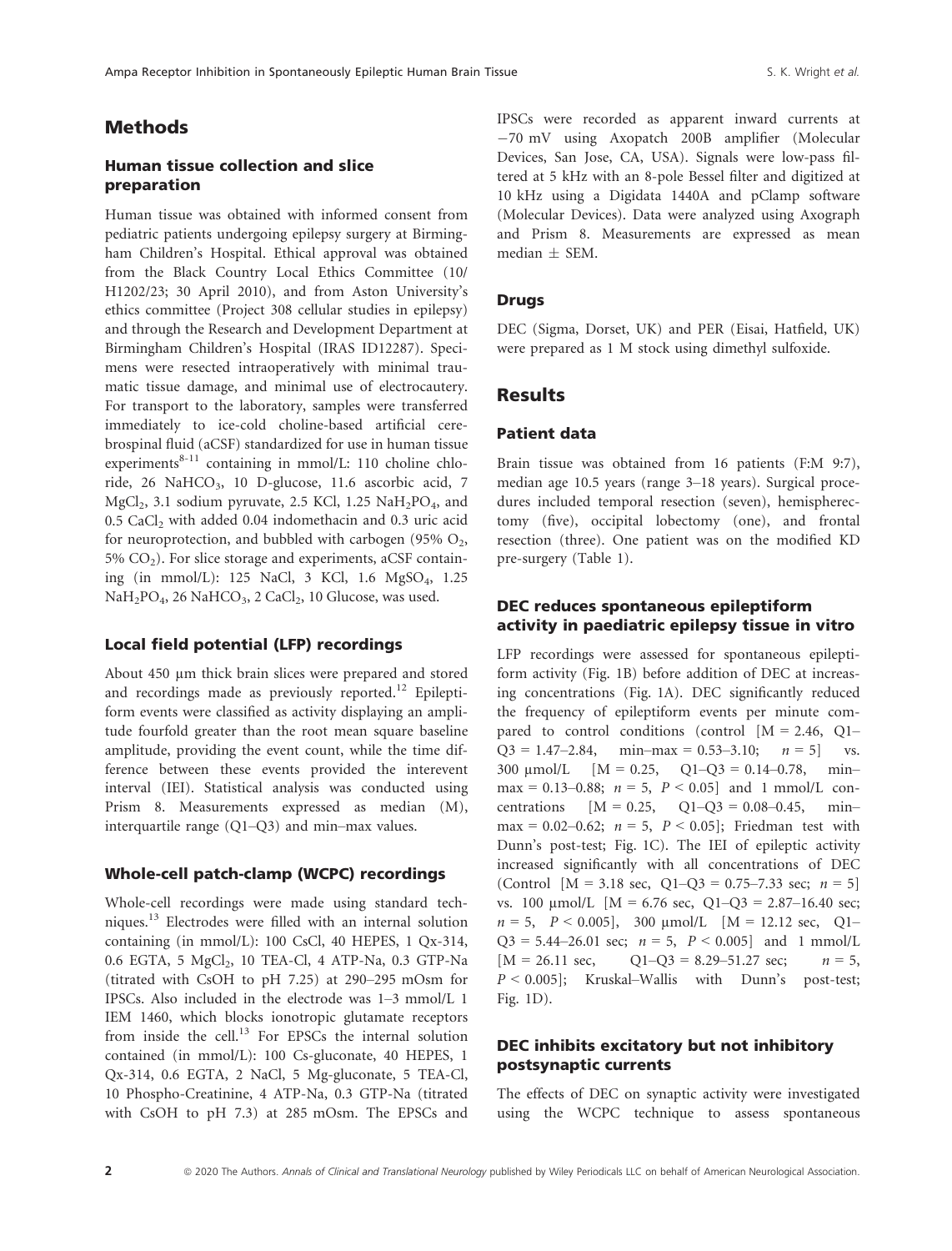Table 1. Patient data.

| Patient | Operation                                       | Medication                                       | Histology                                                                    |
|---------|-------------------------------------------------|--------------------------------------------------|------------------------------------------------------------------------------|
| 1       | Right frontal<br>disconnection<br>and resection | Modified KD<br>Sodium<br>valproate<br>Vigabatrin | No definite<br>abnormal<br>pathology                                         |
| 2       | Left temporal<br>lobectomy                      | Topiramate<br>Carbamazepine                      | Gliosis                                                                      |
| 3       | Right temporal<br>lobectomy                     | Lamotrigine                                      | Gliosis, in keeping<br>with secondary<br>changes associated<br>with epilepsy |
| 4       | Hemispherotomy                                  | Clonazepam<br>Carbamazepine<br>Levetiracetam     | Gliosis                                                                      |
| 5       | Left temporal<br>lobectomy and<br>Clobazam      | Hippocampal                                      | hippocampectomy                                                              |
|         | Levetiracetam<br>Lamotrigine                    | sclerosis                                        |                                                                              |
| 6       | Left temporal<br>lobectomy                      | Lamotrigine                                      | Hippocampal<br>sclerosis                                                     |
| 7       | Hemispherotomy                                  | Oxcarbazepine<br>Levetiracetam                   | Gliosis, in keeping<br>with secondary<br>changes associated<br>with epilepsy |
| 8       | Left temporal<br>lobectomy                      | Topiramate<br>Carbamazepine                      | Low grade<br>glioneuronal<br>neoplasm                                        |
| 9       | Left temporal<br>lobectomy                      | Carbamazepine                                    | Hippocampal<br>sclerosis                                                     |
| 10      | Occipital<br>lobectomy                          | Lamotrigine<br>Sodium<br>valproate               | Cortical damage                                                              |
| 11      | Frontal resection                               | Topiramate<br>Clobazam                           | Focal cortical<br>dysplasia Type IIB                                         |
| 12      | Frontal resection                               | Carbamazepine<br><b>Brivacetam</b>               | Focal cortical<br>dysplasia Type IA                                          |
| 13      | Temporal<br>lobectomy                           | Levetiracetam<br>Carbamezapine                   | Mesial temporal<br>sclerosis                                                 |
| 14      | Hemispherotomy                                  | Topiramate<br>Carbamazepine<br>Clobazam          | Focal cortical<br>dysplasia                                                  |
| 15      | Hemispherotomy                                  | Lamotrigine<br>Carbamezapine                     | Rasmussens<br>encephalitis                                                   |
| 16      | Hemispherotomy                                  | Levetiracetam<br>Caarbamezapine                  | Polymicrogyria                                                               |

excitatory and inhibitory postsynaptic currents (sEPSCs/ sIPSCs; Fig. 1E–M). As Figure 1F shows, application of 1 mmol/L DEC significantly increased the IEI (248  $\pm$  145 vs. 752  $\pm$  175 msec,  $n = 6$  cells,  $P = 0.03$ ) with no change in the amplitude of sEPSCs  $(19.8 \pm 1.9 \text{ vs.})$ 17.4  $\pm$  1.2 pA,  $n = 6$ ,  $P = 0.1$ ), or charge transfer (Fig. 1G; 641  $\pm$  265 vs. 350  $\pm$  114 fC,  $n = 6$ ,  $P = 0.5$ ). We next tested the location of the DEC effects by testing the effect of DEC in the presence of tetrodotoxin (TTX, 1 µmol/L). As Figure 1H shows, after addition of TTX there was a significant reduction of amplitude  $(20.9 \pm 1.9 \text{ vs. } 18.2 \pm 0.8 \text{ pA}, n = 6 \text{ cells}, P = 0.03)$ , but no significant change in the IEI of mEPSCs (Fig. 1I; 627  $\pm$  172 vs. 656.5  $\pm$  211 msec,  $n = 6$  cells,  $P =$ ns) or charge transfer (Fig. 1J;  $192 \pm 127$  vs.  $195 \pm 60$  fC,  $n = 6$ ,  $P = 0.5$ ) with 1 mmol/L DEC, suggesting DEC may act on postsynaptic AMPARs.

Since inhibitory interneurons are subject to glutamatergic drive, any change in AMPAR activity is likely to depress gamma-aminobutyric acid (GABA) release and, indeed, we have seen this in recordings where PER is applied. It seems unlikely, however, that DEC would have any direct effect on GABA release. To investigate the actions of DEC on isolated inhibitory synaptic currents, we used whole-cell patch electrodes filled with the ionotropic glutamate receptor channel blocker, IEM-1460, at 1.5 mmol/L. Under these conditions, in which AMPARs were blocked from inside the recorded cell, we recorded miniature IPSCs (mIPSCs) from principal neurons in the presence of TTX 1 µmol/L (Fig. 1K). Analysis of pooled data revealed no significant change in amplitude,  $(28.9 \pm 2.5 \text{ vs. } 30.1 \pm 2.2 \text{ pA}, n = 5, P = \text{ns})$ , IEI of recorded mIPSCS after addition of 1 mmol/L DEC (Fig. 11.; 129.3  $\pm$  10.9 vs. 96.6  $\pm$  14.3 msec,  $n = 5$ ,  $P =$ ns), or charge transfer (Fig. 1M; 4912  $\pm$  728 vs. 5751  $\pm$  2503 fQ,  $n = 5$ ,  $P =$  ns).

## PER abolishes spontaneous epileptiform activity in pediatric epilepsy tissue in vitro

LFP recordings were assessed for spontaneous epileptiform activity (Fig. 2B) before addition of PER (Fig. 2A). PER significantly reduced the number of epileptiform events per minute compared to control conditions (control  $[M = 1.48, Q1-Q3 = 0.63 - 2.20, min-max = 0.47 -$ 4.33;  $n = 7$ ] vs. PER 10  $\mu$ mol/L [M = 0.35, Q1–  $Q3 = 0.13 - 0.83$ , min-max = 0.05-0.87];  $n = 7$ ,  $P < 0.05$ ; Wilcoxon test Fig. 2C). Application of PER also increased the IEI (Fig. 2D; control  $[M = 2.89 \text{ sec}, Q1-Q3 = 0.89-$ 7.51 sec;  $n = 7$ ] vs. 10  $\mu$ mol/L PER [M = 12.01 sec, Q1–  $Q3 = 3.50 - 27.48$  sec;  $n = 7$ ,  $P < 0.005$ ).

#### PER inhibits excitatory but not inhibitory postsynaptic currents

To gain a better understanding of PER's ability to abolish spontaneous epileptiform activity, recordings of neurotransmitter release were conducted (Fig. 2E–J). Recordings revealed that principal neurons received GABAergic IPSCs with a mean median IEI of  $96.99 \pm 23.23$  msec<br>(Fig. 2F) and a mean median amplitude of median amplitude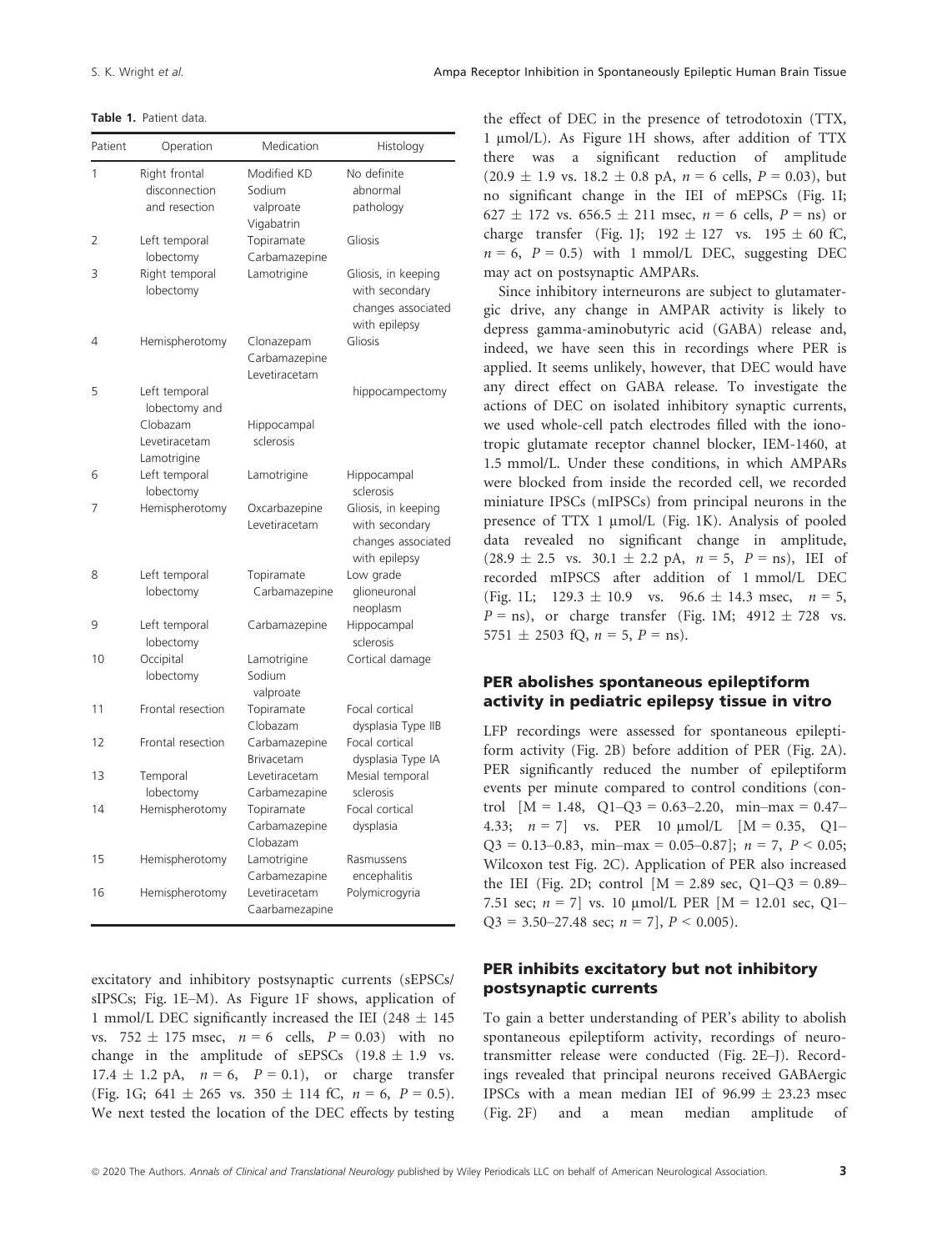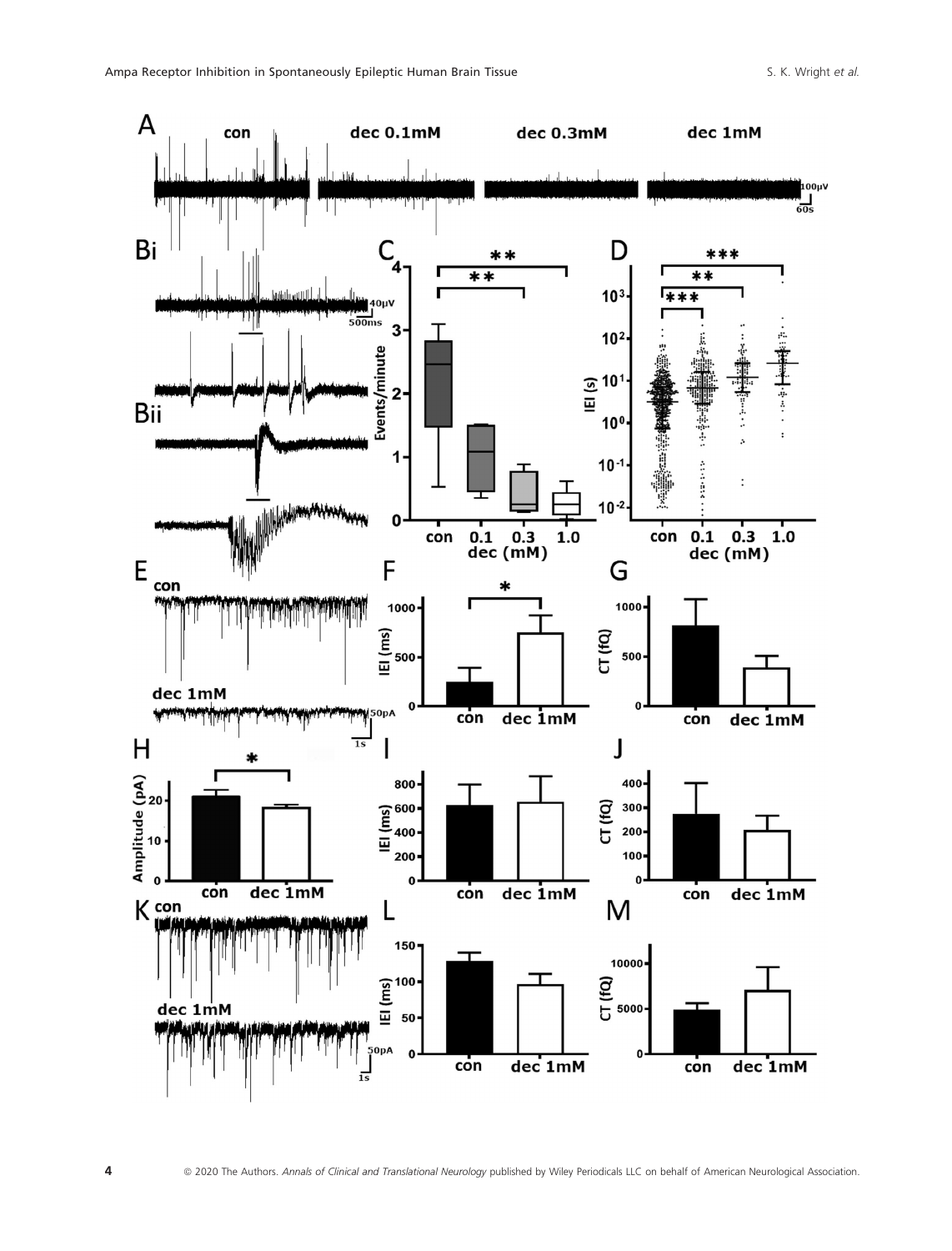Figure 1. Decanoic acid reduces spontaneous epileptiform activity in pediatric epilepsy tissue samples. (A) Example trace of local field potential recording before and after consecutive addition of DEC. Scale bar 100 µV versus 60 sec. (B) Two examples of spontaneous epileptiform activity from separate pediatric human tissue recordings. Black bar denotes zoomed in section of events. Scale bars (top) 40 µV versus 500 msec, (bottom) 100 µV versus 2 sec. (C) Pooled events per minute under various conditions. (D) The interevent interval in different concentrations of DEC. (E) Example trace of sEPSCs from pediatric human tissue before (top) and after (bottom) treatment with 1 mmol/L DEC. Scale bar 50 pA versus 1 sec. (F) Pooled mean-median inter-event interval in 1 mmol/L DEC. (G) Pooled sEPSC charge transfer in 1 mmol/L DEC. (H) Pooled meanmedium amplitude of sEPSCs in 1 mmol/L DEC. (I) Pooled inter-event interval of mEPSCs with 1 mmol/L DEC. (J) Pooled charge transfer of mEPSCs in 1 mmol/L DEC. (K) Example traces of mIPSC recordings pre and post addition of 1 mmol/L DEC. Scale bar 50 pA versus 1 sec. (L) Pooled interevent interval of mIPSCs in control and 1 mmol/L DEC. (M) Pooled charge transfer of mIPSCS after addition of 1 mmol/L DEC. DEC, decanoic acid.  $*P \le 0.05$ ;  $**P \le 0.01$ ;  $***P \le 0.001$ .

 $36.28 \pm 8.33$  pA. In the presence of PER (10 µmol/L) there was no significant change in IEI (Fig. 2F; 88.93  $\pm$  16.55 msec,  $n = 6$ ,  $P = \text{ns}$ , amplitude  $(25.19 \pm 3.82 \text{ pA}, P > 0.05)$  or charge transfer (Fig. 2G;  $16.46 \pm 10.91$  vs.  $10.16 \pm 0.54$  pC,  $n = 6$ ,  $P = 0.1$ ). When we recorded sEPSCs (Fig. 2H), IEI was significantly increased from  $173 \pm 217$  to  $2361 \pm 873$  msec  $(P = 0.03)$  in the presence of PER (Fig. 2I). The effect of PER on amplitude did not reach statistical significance  $(19.87 \pm 4.1 \text{ to } 10.83 \pm 2.92 \text{ pA}; P = 0.06)$ , but the charge transfer was significantly reduced (Fig. 2J;  $341 \pm 1622$  vs.  $169 \pm 115$  fC,  $n = 6$ ,  $P = 0.03$ ).

# **Discussion**

This study confirms that AMPAR inhibition, either by DEC or PER, is effective in abolishing spontaneous epileptiform activity in human tissue from drug-resistant pediatric epilepsy patients through a direct reduction in excitatory neurotransmission.

DEC, a major constituent of the MCT KD, has previously been shown to have an anticonvulsant action in acute in vitro rat hippocampal slice models of epileptiform activity, acting through modulation of excitatory neurotransmission.<sup>3-5</sup> In our human tissue LFP recordings, the anticonvulsant effects of DEC were clearly demonstrated at the 300 µmol/L concentration, consistent with reported therapeutic pediatric plasma concentrations.14,15 In WCPC experiments, the anticonvulsant mechanism was shown to be likely through the reduction of post-synaptic excitatory neurotransmission via AMPARs.

Similar effects were seen with PER, via a reduction in the frequency of EPSCs and overall charge transfer. These effects were observed in tissue from a wide array of epilepsy syndromes, and underline the importance of the AMPAR in understanding the development and treatment of the epilepsies. Like many aspects of epilepsy, it is not a simple case of 'too much' AMPAR activity leading to seizures, for example, in anti-AMPAR autoimmune encephalitis, antibodies generated against AMPAR epitopes lead to AMPAR internalization, thereby reducing excitatory drive while still causing temporal lobe seizures in man.<sup>16,17</sup> Similarly, recent work in a rat model of chronic TLE in our laboratory suggests that seizures induce a profound loss of AMPAR expression in vulnerable networks.<sup>12</sup> Hence, AMPARs would appear to play both causative and compensatory roles in seizures and epileptogenesis.

Currently, the management for children with drug-resistant epilepsy includes referral to an epilepsy surgery unit for assessment of suitability for resective surgery. Researchers have attempted to explore the role of the KD in improving seizure outcomes in epilepsy surgery patients with Focal Cortical Dysplasia Type II (the EDIBLE research study: [www.edible.org.uk](://www.edible.org.uk)). While studies in human brain tissue do not provide a substitute for clinical trials in children, this preclinical study suggests that the MCT KD or PER may be effective in reducing seizure burden pre-operatively for these patients. Indeed, a synergistic therapeutic effect of DEC and PER was recently demonstrated in a study using in vitro epilepsy animal models and adult human tissue from brain tumor patients.<sup>4</sup>

One criticism of human epileptic tissue research is the lack of "control" tissue.<sup>18,19</sup> For obvious ethical reasons, we cannot and will never have the opportunity to obtain pediatric "normal" brain tissue for the ideal control. However, this should not prevent the use of human tissue as an invaluable resource to study the true pathophysiological changes in pediatric drug-resistant epilepsy. Recent studies in human brain tissue have demonstrated the presence of extensive species-specific differences in neuron types and properties as compared to the rodent brain.<sup>20,21</sup> A clear example of this is the expression of 5HT3 receptors, which are present on excitatory cells throughout the human forebrain, but expressed only on inhibitory GABA cells in rodent brain.<sup>22</sup> Therefore, the use of human epileptic brain tissue could provide novel insights to complement preclinical animal model studies. This is of the particular importance of the testing of treatments in medically refractory epilepsy, as few animal models recapitulate fully the diversity of seizure types, localization and etiology of the patients seen in the clinic. In pediatric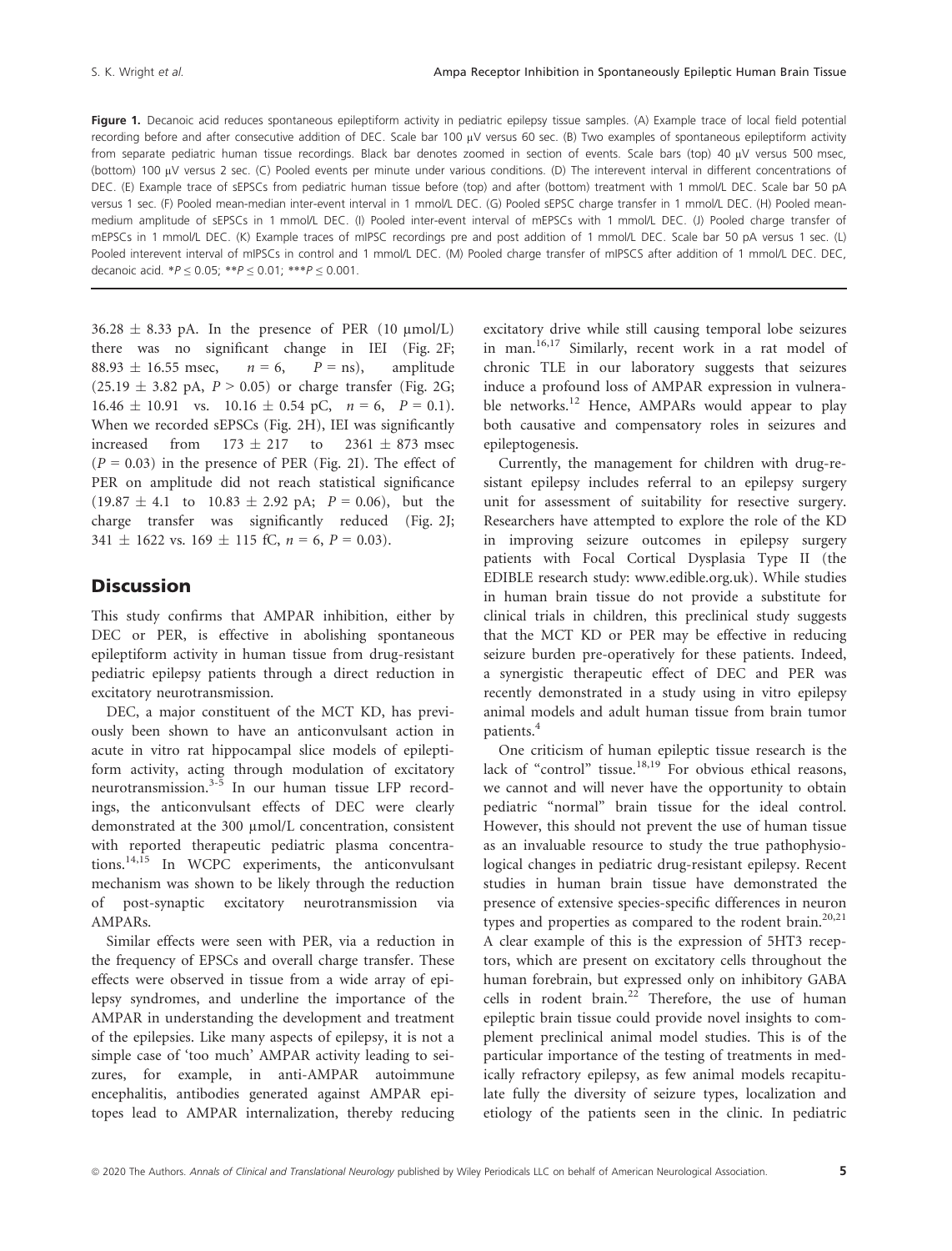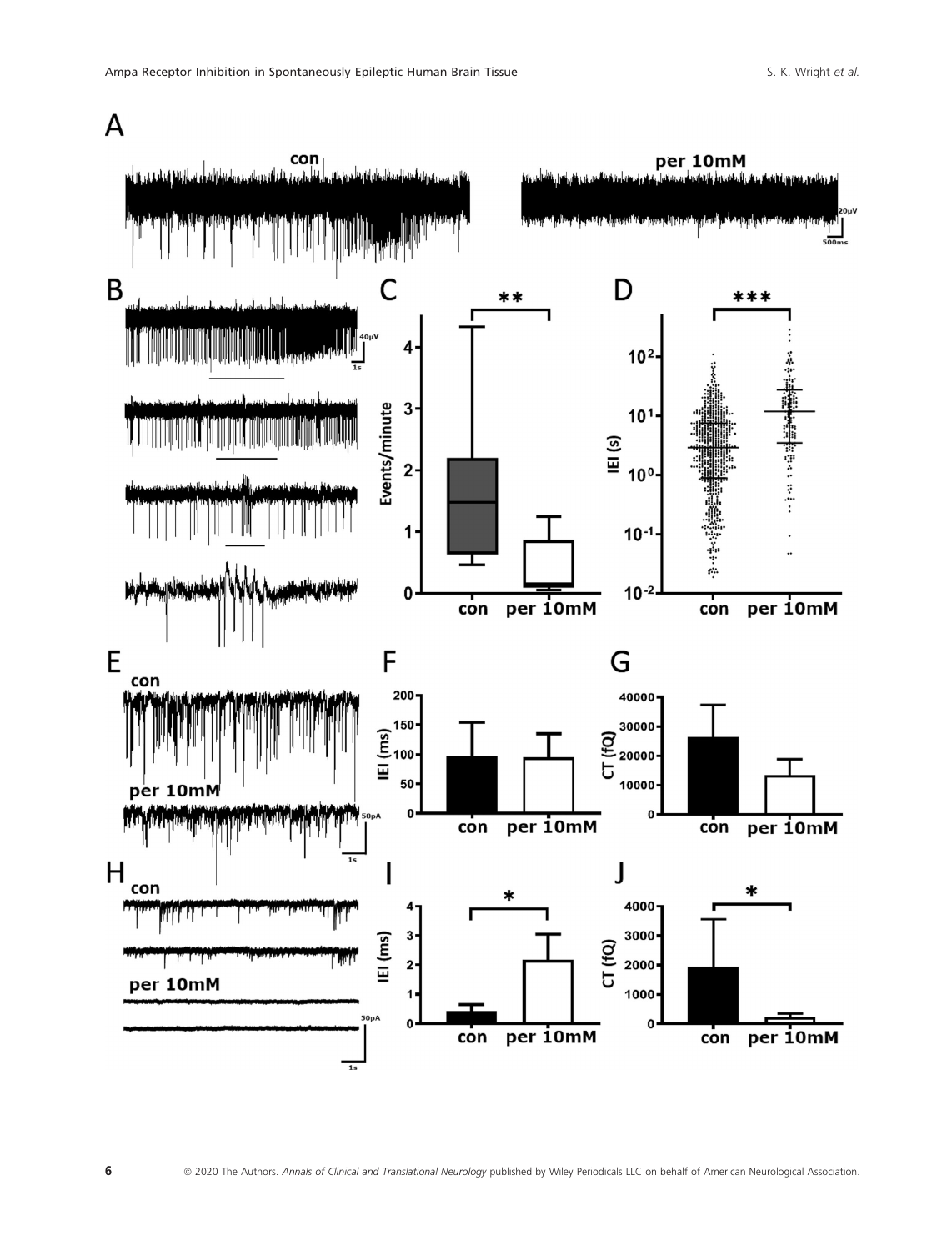Figure 2. Perampanel reduces spontaneous epileptiform activity in pediatric epilepsy tissue samples. (A) Example trace of local field potential recording before and after the addition of 10 µmol/L PER. Scale bar 20 µV versus 500 msec. (B) Example of spontaneous epileptiform activity. Black bar denotes zoomed in section of events. Scale bar 40 µV versus 1 sec. (C) Number of events per minute before and after the addition of 10 µmol/L PER. (D) Pooled interevent interval before and after application of 10 µmol/L PER. (E) Example trace of sIPSCs from pediatric human tissue before (top) and after (bottom) treatment with 10 µmol/L of Perampanel. Scale bar 50 pA versus 1 sec. (F) Pooled sIPSC inter-event interval before and after application of 10 µmol/L PER (G) Pooled charge transfer of sIPSCs before and after application of 10 µmol/L PER. (H) Example trace of sEPSCs from pediatric human tissue before (top) and after (bottom) treatment with perampanel. Scale bar 50 pA versus 1 sec. (I) Pooled inter-event interval before and after application of 10 µmol/L PER. (J) Pooled charge transfer before and after application of 10 µmol/L PER. PER, perampanel.  $*P \le 0.05$ ;  $**P \le 0.01$ ;  $***P \le 0.001$ .

epilepsy research, slice preparations from resected tissue are extremely valuable and rare, and provide a unique substrate for testing novel and approved compounds in pharmacoresistant epilepsy.

In summary, this study shows the potential application of human tissue samples for epilepsy research and drug development. The heterogeneity of the human tissue samples is a true reflection of the variable etiology of refractory epilepsy and should be considered a strength of the human tissue approach to pediatric epilepsy research.

# Acknowledgments

This work was supported by an Epilepsy Research UK Fellowship (SKW) and the Birmingham Children's Hospital Research Fund (GLW). We gratefully acknowledge the help and assistance of the Birmingham Children's Hospital Children's Epilepsy Surgery Service (CESS) team and theatre staff.

## Author Contributions

SKW, GLW, and SDG contributed to the conception and design of the study. SKW, GLW, SDG, SS, MAW, ARW, WBL, NM, SA, SP contributed to the acquisition and analysis of data. SKW, GLW, SDG, and MAW contribute to the drafting of the manuscript and figures.

# Conflicts of Interests

SP has received speaker's fees from Eisai, LivaNova, Novartis and Zogenix. GLW and SDG have been funded by GW Pharma for work unrelated to this paper.

#### References

- 1. Rogawski MA. AMPA receptors as a molecular target in epilepsy therapy. Acta Neurol Scand Suppl 2013;127:9–18.
- 2. Zwart R, Sher E, Ping X, et al. Perampanel, an antagonist of alpha-amino-3-hydroxy-5-methyl-4 isoxazolepropionic acid receptors, for the treatment of epilepsy: studies in human epileptic brain and nonepileptic brain and in rodent models. J Pharmacol Exp Ther 2014;351:124–133.
- 3. Chang P, Augustin K, Boddum K, et al. Seizure control by decanoic acid through direct AMPA receptor inhibition. Brain 2016;139(Pt 2):431–443.
- 4. Augustin K, Williams S, Cunningham M, et al. Perampanel and decanoic acid show synergistic action against AMPA receptors and seizures. Epilepsia 2018;59: e172–e178.
- 5. Augustin K, Khabbush A, Williams S, et al. Mechanisms of action for the medium-chain triglyceride ketogenic diet in neurological and metabolic disorders. Lancet Neurol 2018;17:84–93.
- 6. Pellock JM, Arzimanoglou A, D'Cruz O, et al. Extrapolating evidence of antiepileptic drug efficacy in adults to children >/=2 years of age with focal seizures: the case for disease similarity. Epilepsia 2017;58:1686–1696.
- 7. D'Antuono M, Louvel J, Kohling R, et al. GABAA receptordependent synchronization leads to ictogenesis in the human dysplastic cortex. Brain 2004;127(Pt 7):1626–1640.
- 8. Avoli M, Bernasconi A, Mattia D, et al. Epileptiform discharges in the human dysplastic neocortex: in vitro physiology and pharmacology. Ann Neurol 1999;46:816–826.
- 9. Wickham J, Brodjegard NG, Vighagen R, et al. Prolonged life of human acute hippocampal slices from temporal lobe epilepsy surgery. Sci Rep 2018;8:4158.
- 10. Huberfeld G, Wittner L, Clemenceau S, et al. Perturbed chloride homeostasis and GABAergic signaling in human temporal lobe epilepsy. J Neurosci 2007;27:9866–9873.
- 11. Kramvis I, Mansvelder HD, Meredith RM. Neuronal life after death: electrophysiologic recordings from neurons in adult human brain tissue obtained through surgical resection or postmortem. Handb Clin Neurol 2018;150:319–333.
- 12. Needs HI, Henley BS, Cavallo D, et al. Changes in excitatory and inhibitory receptor expression and network activity during induction and establishment of epilepsy in the rat Reduced Intensity Status Epilepticus (RISE) model. Neuropharmacology 2019;158:107728.
- 13. Morgan NH, Stanford IM, Woodhall GL. Functional CB2 type cannabinoid receptors at CNS synpases. Neuropharmacology 2009;57:356–368.
- 14. Haidukewych D, Forsythe WI, Sills M. Monitoring octanoic and decanoic acids in plasma from children with intractable epilepsy treated with medium-chain triglyceride diet. Clin Chem 1982;28(4 Pt 1):642–645.